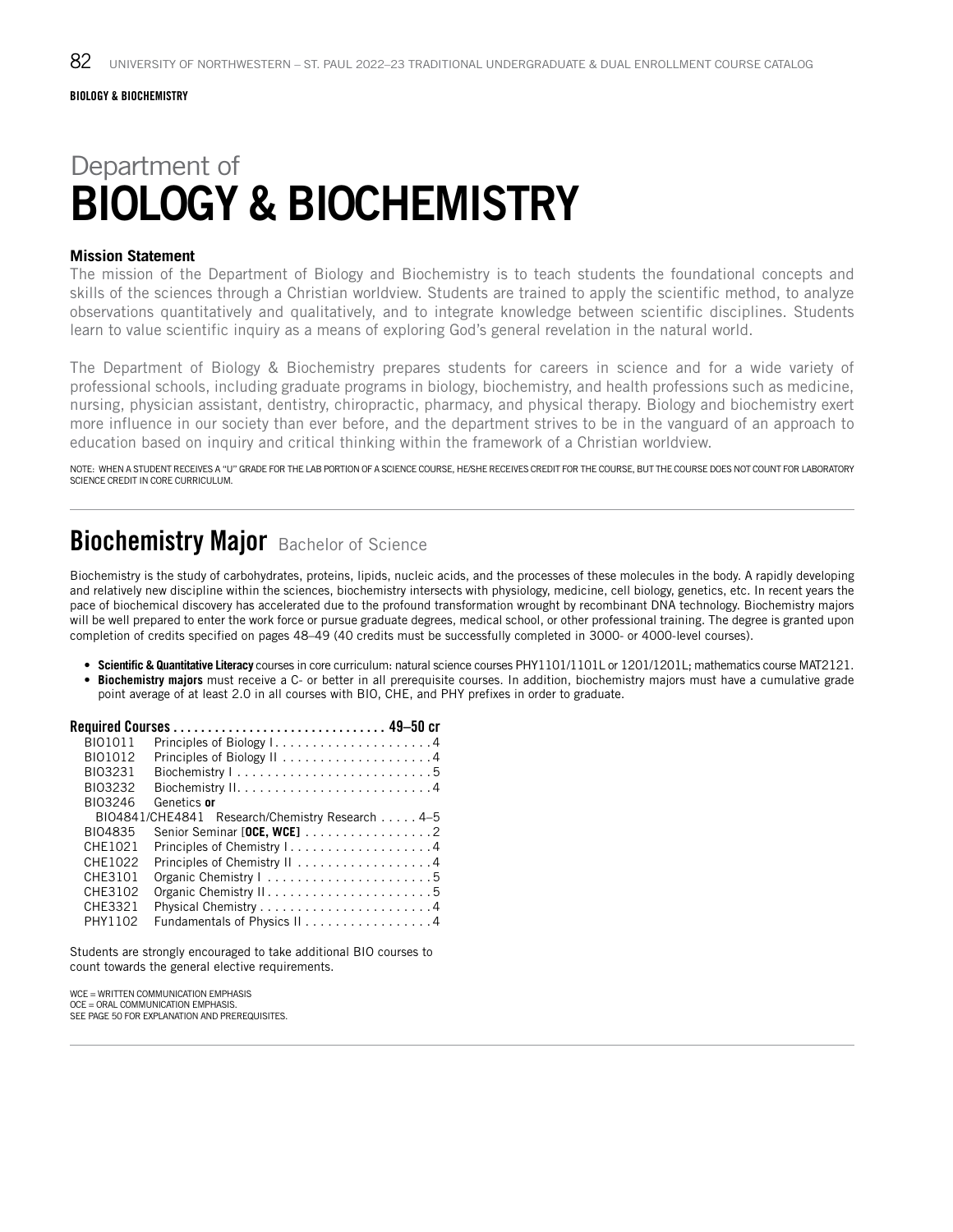#### BIOLOGY & BIOCHEMISTRY

## **Biology Major** Bachelor of Science

Through a sequence of core courses, the biology major provides students with a comprehensive study of the various sub-disciplines of biology including cell and molecular biology, organismal biology, genetics, and ecology. Opportunities for research, independent study, and practical internships further strengthen each student's degree and résumé. The major is a flexible program that contains four unique tracks: Cellular and Molecular Biology, Environmental Biology, General Biology, and Pre-Medical/Pre-Professional Biology. After completing the biology core requirements, students are able to select from a wide variety of science electives to prepare for any profession in the biological sciences: **Clinical Health Sciences,** including medical, dental, veterinary, physician assistant, doctor of nurse practitioner, public health, physical therapy, chiropractic, etc.; **Research Sciences,** including biomedical industry, M.S. and Ph.D. programs in cellular and molecular biology, plant and environmental science, forensic science, genetics, etc. The degree is granted upon completion of credits specified on pages 48–49 (40 credits must be successfully completed in 3000- or 4000-level courses).

#### Cellular and Molecular Biology Track (49–51 cr)

- **Scientific & Quantitative Literacy** courses in core curriculum: natural science course CHE1021; mathematics course MAT2055 or higher.
- **For all natural science courses,** must receive a C- or better in all prerequisite courses. In addition, biology majors and minors must have a cumulative grade point average of at least 2.0 in all courses with BIO, CHE, and PHY prefixes in order to graduate.

| <b>Biology Core</b><br><b>BIO1011</b><br>BI01012<br>BI02113<br>BI04835<br>CHE3101 | Principles of Biology I4<br>Senior Seminar [OCE, WCE] 2<br>Organic Chemistry   5 |
|-----------------------------------------------------------------------------------|----------------------------------------------------------------------------------|
|                                                                                   |                                                                                  |
| BI03145                                                                           |                                                                                  |
| BI03246                                                                           |                                                                                  |
|                                                                                   |                                                                                  |
| BI03347                                                                           | Cell Physiology or                                                               |
| BI03348                                                                           |                                                                                  |
| CHE1022                                                                           | Principles of Chemistry II 4                                                     |
| CHE3102                                                                           |                                                                                  |
| PHY1101                                                                           | Fundamentals of Physics I or                                                     |

| BI03157 |                                                                                |  |
|---------|--------------------------------------------------------------------------------|--|
| BI03158 |                                                                                |  |
| BI03231 |                                                                                |  |
| BI03232 |                                                                                |  |
| BI03236 | $lmmunology. \ldots \ldots \ldots \ldots \ldots \ldots \ldots \ldots \ldots 4$ |  |
| BI04355 |                                                                                |  |
|         | BIO4841/CHE4841 Research/Chemistry Research 1-4                                |  |
|         | BIO4995 Biology Internship 1–4                                                 |  |
|         | MAT courses numbered 2122 or higher                                            |  |
|         | CHE courses numbered 3321 or higher                                            |  |
|         | PHY courses numbered 1102 or higher                                            |  |
|         | Au Sable Institute* courses                                                    |  |

Students are strongly encouraged to take additional BIO, MAT, PHY, or CHE courses to count towards the general elective requirements and gain experience through research or internship opportunities.

WCE = WRITTEN COMMUNICATION EMPHASIS OCE = ORAL COMMUNICATION EMPHASIS. SEE PAGE 50 FOR EXPLANATION AND PREREQUISITES.

\* SEE RELATED INFORMATION ON PAGES 19–20 AND 37–38

#### Environmental Biology Track (49 cr)

- **Theological Philosophy** course in core curriculum: PHI2016.
- **Scientific & Quantitative Literacy** courses in core curriculum: natural science course CHE1021; mathematics course MAT2055 or higher.
- **For all natural science courses,** must receive a C- or better in all prerequisite courses. In addition, biology majors and minors must have a cumulative grade point average of at least 2.0 in all courses with BIO, CHE, and PHY prefixes in order to graduate.

| Senior Seminar [OCE, WCE] 2                                                     |
|---------------------------------------------------------------------------------|
| Organic Chemistry I 5                                                           |
|                                                                                 |
| Environmental Applications for GIS 4                                            |
|                                                                                 |
| $Ecology \ldots \ldots \ldots \ldots \ldots \ldots \ldots \ldots \ldots \ldots$ |
| Conservation Biology4                                                           |
|                                                                                 |
|                                                                                 |

| BI02015 | Sustainable Urban Agriculture 2                 |
|---------|-------------------------------------------------|
| BI02116 |                                                 |
| BI02805 | Our Changing Climate4                           |
| BI03015 |                                                 |
| BI03145 |                                                 |
| BI03215 |                                                 |
| BI03246 |                                                 |
| BI03276 |                                                 |
|         | BIO4841/CHE4841 Research/Chemistry Research 1–4 |
| BI04995 |                                                 |
|         |                                                 |

Students are strongly encouraged to take additional BIO, MAT, PHY or CHE courses to count towards the general elective requirements and gain experience through research or internship opportunities.

WCE = WRITTEN COMMUNICATION EMPHASIS OCE = ORAL COMMUNICATION EMPHASIS. SEE PAGE 50 FOR EXPLANATION AND PREREQUISITES.

\* SEE RELATED INFORMATION ON PAGES 19–20 AND 37–38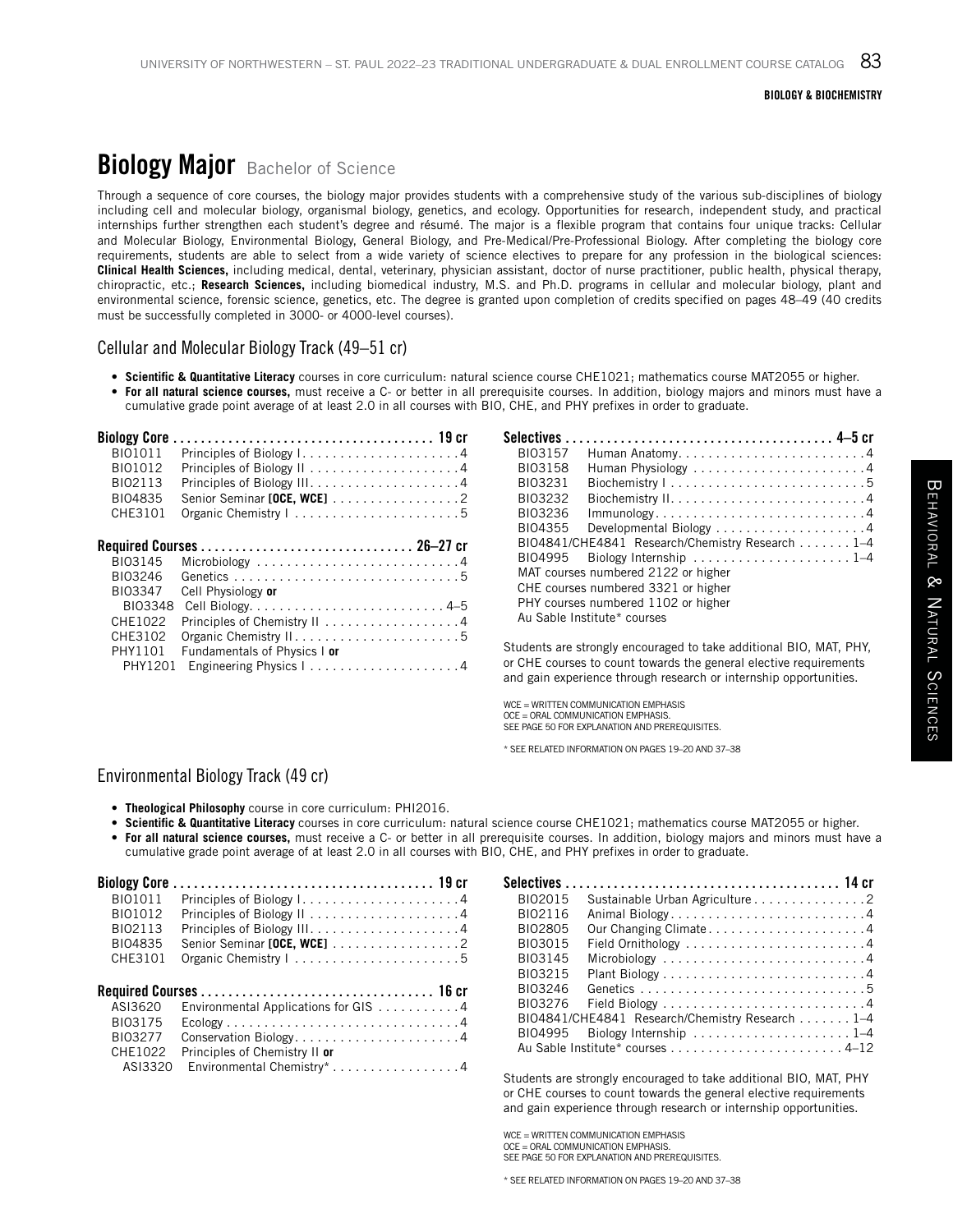#### BIOLOGY & BIOCHEMISTRY

#### General Biology Track (50 cr)

• **Scientific & Quantitative Literacy** courses in core curriculum: natural science course CHE1021; mathematics course MAT2055 or higher. • **For all natural science courses,** must receive a C- or better in all prerequisite courses. In addition, biology majors and minors must have a cumulative grade point average of at least 2.0 in all courses with BIO, CHE, and PHY prefixes in order to graduate.

| <b>Biology Core.</b> |                                                                   |
|----------------------|-------------------------------------------------------------------|
| BI01011              |                                                                   |
| BI01012              |                                                                   |
| BI02113              |                                                                   |
| BI04835              | Senior Seminar [OCE, WCE] 2                                       |
| CHE3101              | Organic Chemistry I 5                                             |
|                      |                                                                   |
| BI03246              |                                                                   |
| PHY1101              | Fundamentals of Physics I or                                      |
| PHY1201              |                                                                   |
|                      |                                                                   |
|                      |                                                                   |
| BI01025              |                                                                   |
| BI02015              | Medical Terminology2                                              |
| BI02116              | Sustainable Urban Agriculture 2                                   |
| BI02825              | Animal Biology4                                                   |
| <b>BIOX805</b>       | Honors Topics in Biology 2 or 4                                   |
| BI03015              |                                                                   |
| BI03145              | Microbiology $\dots\dots\dots\dots\dots\dots\dots\dots\dots\dots$ |
| BI03157              |                                                                   |
| BI03158              |                                                                   |

| BI03175 | $Ecology \ldots \ldots \ldots \ldots \ldots \ldots \ldots \ldots \ldots \ldots \ldots \ldots$ |
|---------|-----------------------------------------------------------------------------------------------|
| BI03215 |                                                                                               |
| BI03231 |                                                                                               |
| BI03232 |                                                                                               |
| BI03236 | $Immunology. \ldots \ldots \ldots \ldots \ldots \ldots \ldots \ldots \ldots \ldots 4$         |
| BI03276 |                                                                                               |
| BI03277 | Conservation Biology4                                                                         |
| BI03347 | Cell Physiology4                                                                              |
| BI03348 |                                                                                               |
| BI04355 | Developmental Biology $\dots\dots\dots\dots\dots\dots\dots$                                   |
|         | BIO4841/CHE4841 Research/Chemistry Research 1-4                                               |
|         |                                                                                               |
|         | Additional BIO-prefix courses numbered 2116 or higher                                         |
|         | MAT-prefix courses numbered 2055 or higher                                                    |

Students are strongly encouraged to take additional BIO, MAT, PHY or CHE courses to count towards the general elective requirements and gain experience through research or internship opportunities.

WCE - WRITTEN COMMUNICATION EMPHASIS OCE = ORAL COMMUNICATION EMPHASIS. SEE PAGE 50 FOR EXPLANATION AND PREREQUISITES.

\* SEE RELATED INFORMATION ON PAGES 19–20 AND 37–38

#### Pre-Medical/Pre-Professional Biology Track (56–58 cr)

- **Theological Philosophy** course in core curriculum: PHI2016.
- **Scientific & Quantitative Literacy** courses in core curriculum: natural science course CHE1021\*; mathematics course MAT2055 or higher. • **For all natural science courses,** must receive a C- or better in all prerequisite courses. In addition, biology majors and minors must have a cumulative grade point average of at least 2.0 in all courses with BIO, CHE, and PHY prefixes in order to graduate.

| BI01011     |                                |
|-------------|--------------------------------|
| BI01012     |                                |
| BI02113     |                                |
| BI04835     | Senior Seminar [OCE, WCE] 2    |
| CHE3101     |                                |
|             |                                |
| BI03231     |                                |
| BI03246     |                                |
| CHE1022     | Principles of Chemistry II* 4  |
| CHE3102     |                                |
| PHY1101     | Fundamentals of Physics I* or  |
| PHY1201     |                                |
| PHY1102     | Fundamentals of Physics II* or |
| PHY1202     |                                |
| Selectives. |                                |
| BI01025     | Medical Terminology2           |
| BI02116     | Animal Biology4                |
| BI03145     |                                |
| BI03157     | Human Anatomy*4                |
| BI03158     | Human Physiology* 4            |

| BI03159 | Pathophysiology4                                  |
|---------|---------------------------------------------------|
| BI03236 |                                                   |
| BI03347 | Cell Physiology4                                  |
| BI03348 |                                                   |
|         | BIO4355 Developmental Biology 4                   |
|         | BIO4841/CHE4841 Research*/Chemistry Research* 1–4 |
|         |                                                   |
|         | Au Sable Institute** courses 4                    |

Students are strongly recommended to have a GPA of 3.5 or higher in order to be competitive for professional programs. Students are strongly encouraged to take additional BIO courses and PSY1005, 2108, and SOC1035 to count towards the 16 credits in the enhanced curriculum (free electives) needed for the total of 125 credits for the degree program. Courses should be selected based in part on material covered in entrance exams and requirements for the student's desired professional program. Additionally, students should gain experience through research or internship opportunities.

WCE = WRITTEN COMMUNICATION EMPHASIS OCE = ORAL COMMUNICATION EMPHASIS. SEE PAGE 50 FOR EXPLANATION AND PREREQUISITES.

\* COURSES TYPICALLY NEEDED FOR THE MCAT OR MEDICAL SCHOOL RÉSUMÉ \*\* SEE RELATED INFORMATION ON PAGES 19–20 AND 37–38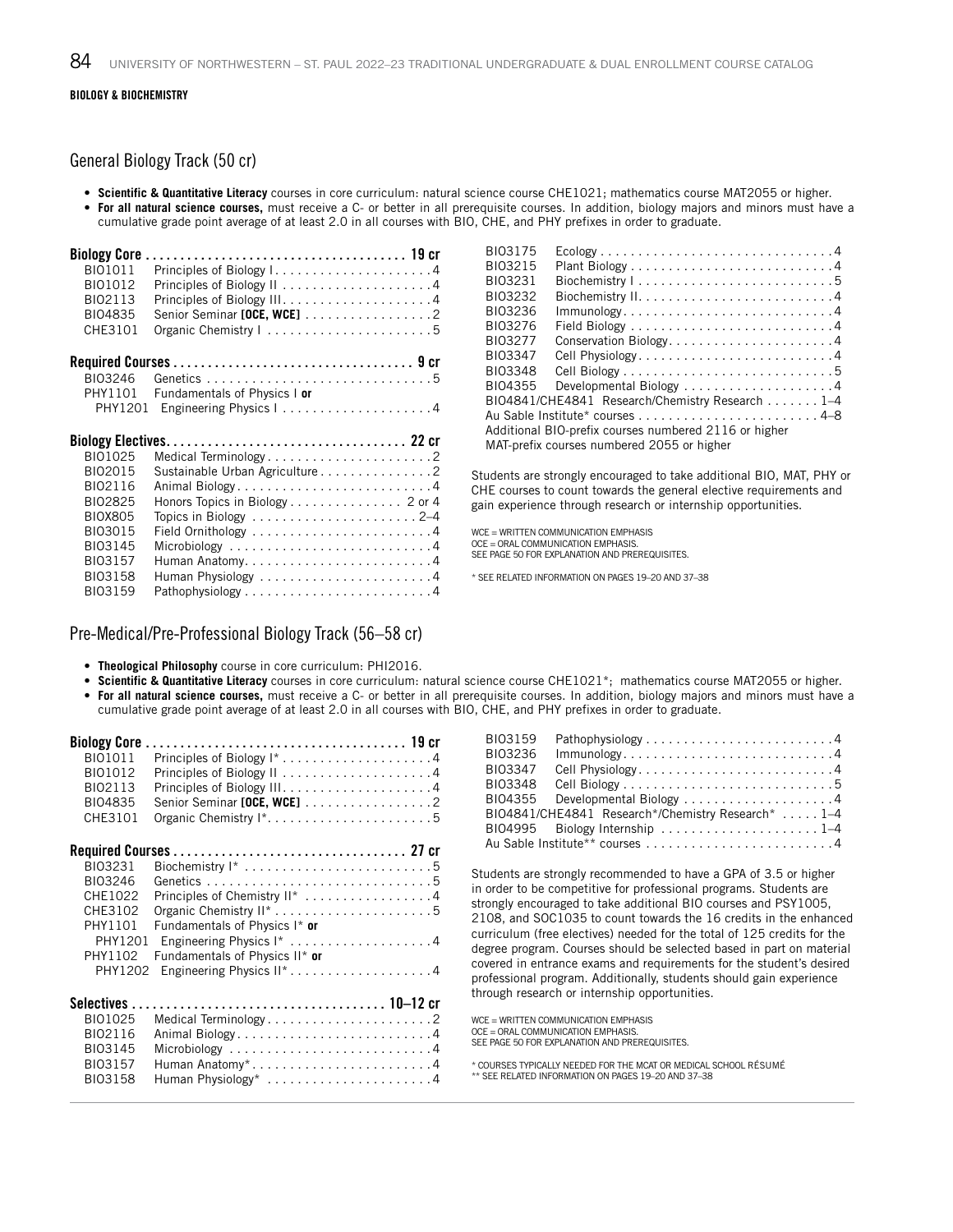#### BIOLOGY & BIOCHEMISTRY

Required Courses: BIO1011, BIO1012; BIO2113; 4 credits selected from courses with BIO prefix numbered 3000 or higher.

|--|--|--|--|--|--|--|--|--|--|--|--|--|--|--|--|--|--|--|--|--|--|--|--|--|--|--|--|--|--|--|--|--|--|--|--|--|--|--|--|--|--|--|--|--|--|--|--|--|--|--|--|

Required Courses: CHE1021, 1022, 3101; one course selected from CHE3102, 3321, BIO3231, 3232.

|--|--|

Required Courses: BIO2113, 3175, SCI1010; 4 credits selected from 2116, 3215, 3276, 3277, approved topics courses, or department chair-approved courses from Au Sable Institute.\*

\*SEE RELATED INFORMATION ON PAGES 19–20 AND 37–38

Science Minor . . . . . . . . . . . . . . . . . . . . . . . . . . . . . . . . . . . . . . . . . . . . . . . . . . . . . . . . . . . . . . . . . . 16 cr

Required Courses: 16 credits in courses with BIO, CHE, or PHY prefixes (must include courses from at least two disciplines)

| <b>Required Courses:</b><br>• Two courses (8 credits) with BIO, CHE, PHY, or SCI prefix<br>• 8 credits selected from BIA/BIB prefix (2-4 credits); BIO4841 (2-4 cr); BIO4995 (2-4 credits); PHI3035; PHI3805 (Topics): SCI1008:<br>one additional BIO-, CHE-, PHY-, or SCI-prefix course (4 credits)<br>$\bullet$ SCI3037 |  |
|---------------------------------------------------------------------------------------------------------------------------------------------------------------------------------------------------------------------------------------------------------------------------------------------------------------------------|--|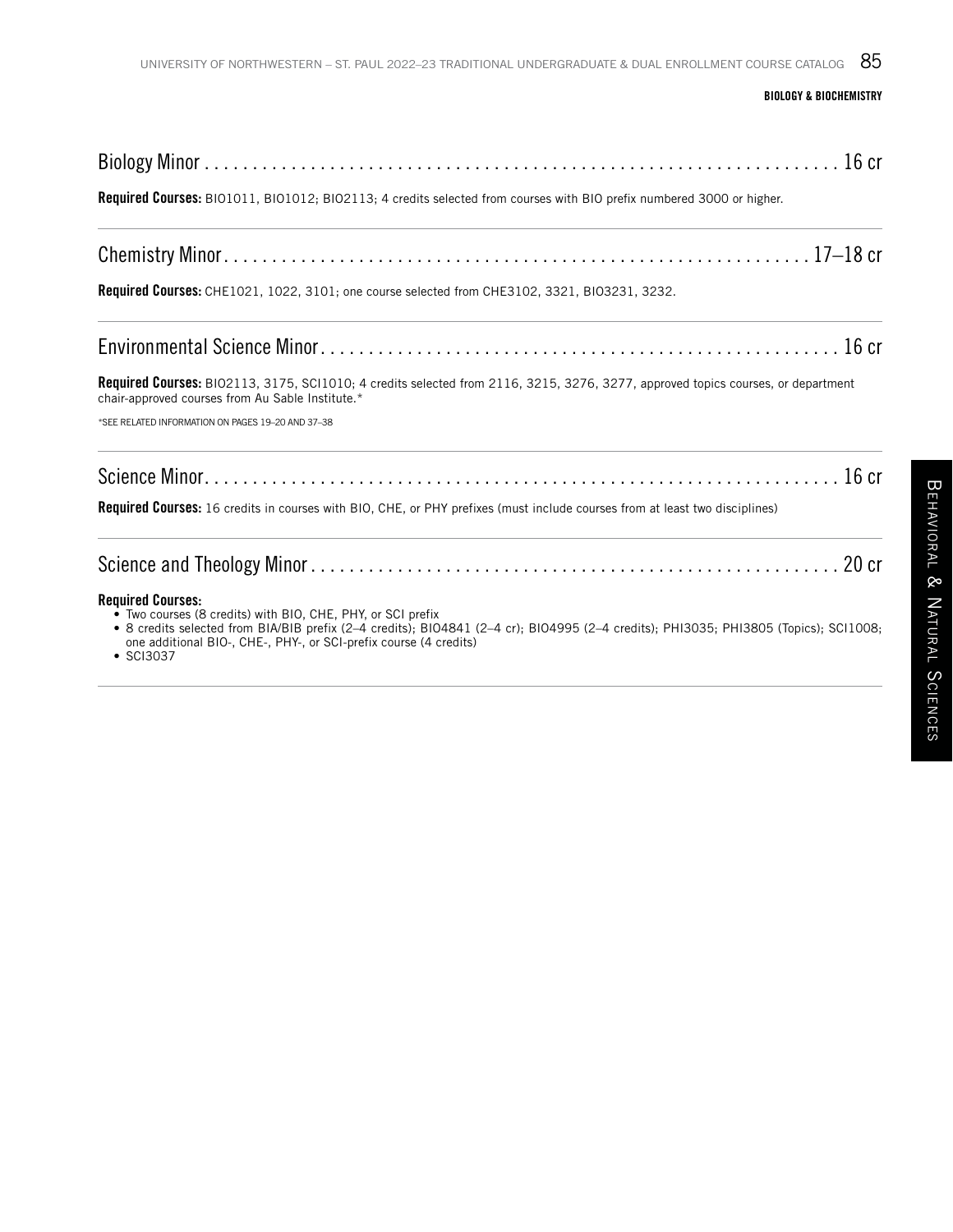## **Environmental Science and Business Major** Bachelor of Science

The Environmental Science and Business major is designed to prepare students for a career in environmental resource management in an organization that is focused on this industry or in a business that wants to apply environmental concerns to its business practices. The program combines the application of economics and business to issues associated with the environment and the use of natural resources. Graduates can pursue jobs in management, advocacy, marketing, and consulting. Students have the choice of a General Business track or a Marketing track. The degree is granted upon completion of credits specified on pages 48–49 (40 credits must be successfully completed in 3000- or 4000-level courses).

• **Scientific & Quantitative Literacy** courses in core curriculum: natural science course CHE1021; mathematics course MAT1035 or 2055.

| BI02113        |                                                                                               |
|----------------|-----------------------------------------------------------------------------------------------|
| <b>BUS4435</b> | Business Ethics [OCE, WCE]. 4                                                                 |
| SCI1010        |                                                                                               |
|                | Au Sable Institute* course:                                                                   |
|                | ASI3040 International Development and Environmental                                           |
|                |                                                                                               |
|                | Select 8 credits from the following:                                                          |
| BI02015        | Sustainable Urban Agriculture 2                                                               |
| BI03175        | $Ecology \ldots \ldots \ldots \ldots \ldots \ldots \ldots \ldots \ldots \ldots \ldots \ldots$ |
| BI03276        |                                                                                               |
| BI03277        | Conservation Biology4                                                                         |
|                |                                                                                               |
|                | Au Sable Institute* courses:                                                                  |
|                |                                                                                               |
|                |                                                                                               |
|                | ASI3430 Sustainability, Tropical Agriculture and Missions 4                                   |
|                | ASI4710 Conservation Biology4                                                                 |
|                | ASI4820 Restoration Ecology 4                                                                 |
|                |                                                                                               |

Track. . **25–28 cr** Select from General Business or Marketing. Requirements are listed below.

#### General Business Track (26–28 cr)

| ACC2101                      | Principles of Financial Accounting 4 |  |  |  |
|------------------------------|--------------------------------------|--|--|--|
| <b>BUS1115</b>               | Introduction to Spreadsheets2        |  |  |  |
| <b>BUS3835</b>               | Professional Experience Seminar 2    |  |  |  |
| EC02211                      | Introduction to Economics. 2         |  |  |  |
| EC02212                      | Principles of Macroeconomics 2       |  |  |  |
| FIN2221                      |                                      |  |  |  |
| MGT2271                      |                                      |  |  |  |
| MGT3075                      |                                      |  |  |  |
| MKT1085                      | Principles of Marketing4             |  |  |  |
| Select one of the following: |                                      |  |  |  |
| <b>BUS3235</b>               |                                      |  |  |  |
| <b>BUS3331</b>               | Business Law - Contract and Agency 3 |  |  |  |
| MGT3276                      |                                      |  |  |  |
| MGT4267                      | Project Management2                  |  |  |  |
| MKT3186                      | Consumer Behavior and Research 4     |  |  |  |
| <b>MKT3188</b>               | Advertising and Promotion. 4         |  |  |  |

#### Marketing Track (25 cr)

| BUS3331        | Business Law - Contract and Agency 3     |
|----------------|------------------------------------------|
| <b>BUS3835</b> | Professional Experience Seminar 2        |
| EC02211        |                                          |
|                | ECO2212 Principles of Macroeconomics 2   |
|                | MKT1085 Principles of Marketing4         |
|                | MKT3165 Digital Marketing 4              |
|                | MKT3186 Consumer Behavior and Research 4 |
|                | MKT3188 Advertising and Promotion4       |

WCE = WRITTEN COMMUNICATION EMPHASIS.

OCE = ORAL COMMUNICATION EMPHASIS. SEE PAGE 50 FOR EXPLANATION AND PREREQUISITES.

\* SEE RELATED INFORMATION ON PAGES 19–20 AND 37–38